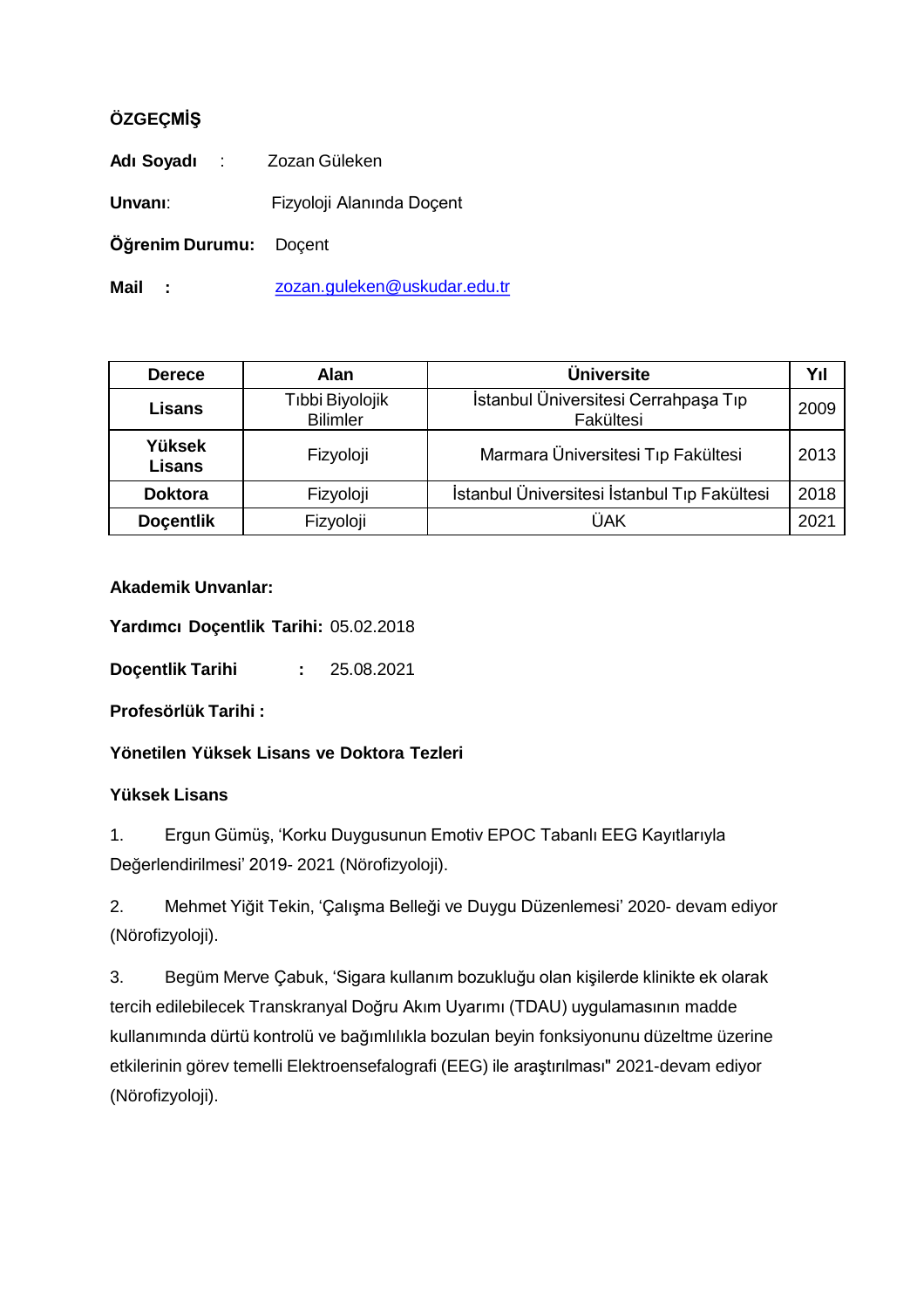## **Yayınlar**

#### **Uluslararası Hakemli Dergilerde Yayınlanan Makaleler ( (SCI & SSCI )**

- **1. Guleken, Z,** Ozbeyli, D, Acikel-Elmas, M, Oktay, S, Alev, B, Sirvanci, S, Veli Ovunc, A, Kasimay Cakir O. *The Effect of Estrogen Receptor Agonists on Pancreaticobiliary Duct Ligation Induced Experimental Acute Pancreatitis Model.* **Journal of Physiology and Pharmacology***.* **2017**; 68: 847-58. PMID: 29550797
- 2. **Güleken Z**, Eskikurt G, Karamürsel S. (2018) *Investigation of The Effects of Transcranial Direct Current Stimulation and Neurofeedback by Continuous Performance Test.* **Journal of Clinical Neurophysiology.** (vol. 129, Supplement 1, May **2018**, Pages e127-e128) <https://doi.org/10.1016/j.clinph.2018.04.323>
- **3. Guleken Z**, Eskikurt, G, Karamürsel, S. *Investigation of the effects of transcranial direct current stimulation and neurofeedback by continuous performance test.*  **Neuroscience Letters***.* **2020**;18: 716:134648*.*  <https://doi.org/10.1016/j.neulet.2019.134648>
- 4. **Güleken, Z**, Ünübol, B, Toraman, S, Bilici, R, Gündüz, O, Kuruca, SE**.** *Diagnosis of opioid use disorder with high sensitivity and specificity by advanced computational analysis of Fourier transform infrared spectroscopy.* **Infrared Physics & Technology***.* **2020**; 105:103218. <https://doi.org/10.1016/j.infrared.2020.103218>
- 5. **Güleken, Z**, Kuruca, SE, Ünübol, B, Toraman, S, Bilici, R, Sarıbal, D, Depciuch, J. *Biochemical assay and spectroscopic analysis of oxidative/antioxidative parameters in the blood and serum of substance use disorders patients. A methodological comparison study*. **Spectrochimica Acta Part A: Molecular and Biomolecular Spectroscopy. 2020**;118625. <https://doi.org/10.1016/j.saa.2020.118625>
- 6. **Güleken, Z**, Ünübol, B, Toraman, S, Bilici, R, Gündüz, O, Kuruca, SE*. Investigation of the discrimination and characterization of blood serum structure in patients with Opioid Use Disorder using FTIR spectroscopy and PCA-LDA analysis.* **Journal of Pharmaceutical and Biomedical Analysis. 2020**; 113553 <https://doi.org/10.1016/j.jpba.2020.113553>
- **7. Guleken Z**, Depciuch J, Ege H, İlbay G, Kalkandelen C, Ozbeyli D, Bulut H, Sener G, Tarhan N, Erdem Kuruca S. *Spectrochemical and biochemical assay comparison study of the healing effect of the Aloe vera and Hypericum perforatum loaded nanofiber dressings on diabetic wound.* **Spectrochim Acta A Mol Biomol Spectrosc. 2021**; 254:119639. <https://doi.org/10.1016/j.saa.2021.119639>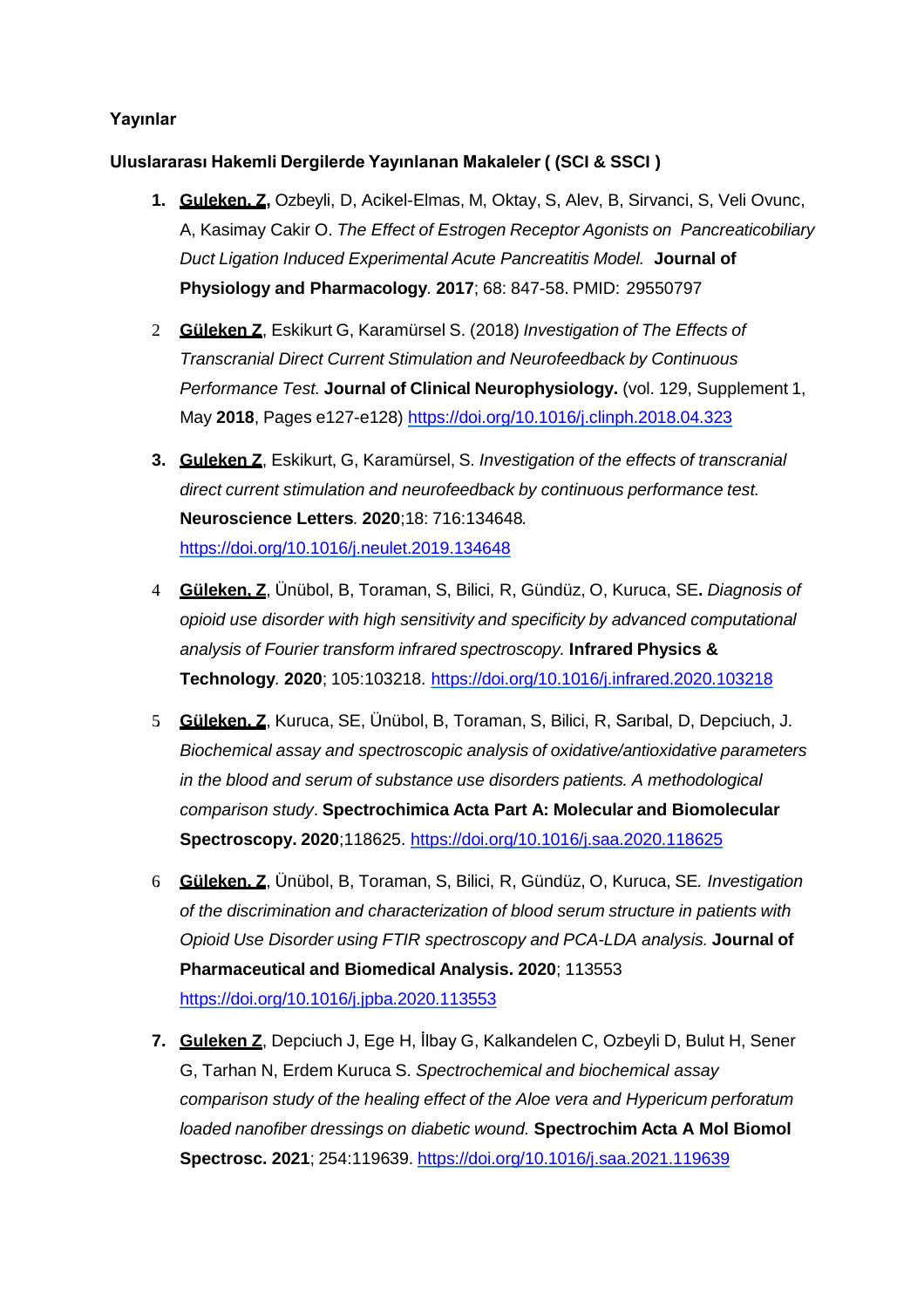- **8. Guleken Z**, Sarıbal D, Uyulan C, Keles A, Depciuch J. Investigating Bio-interface Effects of *Investigating the effect of chronic ELF-MF exposure on the structure of red blood cells using IR spectroscopy; an experimental animal study.* **Biointerface Research in Applied Chemistry**. **2021**; 12 (1): 795 – 808. <https://doi.org/10.33263/BRIAC121.795808>
- **9. Guleken Z,** Bulut H, Gültekin Gİ, Arıkan S, Yaylım İ, Hakan MT, Sönmez D, Tarhan N, Depciuch J. *Assessment of structural protein expression by FTIR and [biochemical assays as biomarkers of metabolites response in gastric and colon](https://www.sciencedirect.com/science/article/pii/S0039914021002745)  cancer.* **Talanta. 2021**; 231:122353. <https://doi.org/10.1016/j.talanta.2021.122353>
- **10. Guleken Z,** Bulut H, Bulut B, Yılmaz S, Depciuch J**.** Assessment of the Effect of Endocrine Abnormalities on Biomacromolecules and Lipids by FT-IR and Biochemical Assays as Biomarker of Metabolites in Early Polycystic Ovary Syndrome Women. **Journal of Pharmaceutical and Biomedical Analysis. 2021**;204: 114250. <https://doi.org/10.1016/j.jpba.2021.114250>
- **11. Guleken Z,** Bulut H, Yalçın Bahat P, Yılmaz S, Sarıbal D. *Elevated serum level of DHEAS as a Hormone and IL-6 as a Proinflammatory Cytokine May Better Indicate Metabolic Syndrome in PCOS women.* **Journal of Medicine, Physiology and Biophysics. 2021**; 71;5-11. Doi: [10.7176/JMPB/71-02](https://iiste.org/Journals/index.php/JMPB/article/view/56662/58508)
- **12. Guleken Z,** Bulut H, Yalçın Bahat P, Yılmaz S, Aydın Z, Depciuch J. *Diagnosis of Endometriomas Using Endometriosis Volume and Vibrational spectroscopy with Multivariate Methods as a Noninvasive Method.* **Spectrochim Acta A Mol Biomol Spectrosc***.* **2021**; 264: 120246 <https://doi.org/10.1016/j.saa.2021.120246>
- **13. Guleken Z**, Jakubczyk, P, Wiesław P, Krzysztof, P, Bulut, H, Öten E, Depciuch J, Tarhan, N. *Characterization of Covid-19 Infected Pregnant Women Sera Using Laboratory Indexes, Vibrational spectroscopy, and Machine Learning Classifications*. **Journal of Talanta**. **2021**. <https://doi.org/10.1016/j.talanta.2021.122916>
- **14. Guleken Z,** Sutcubasi B, Metin B. *The Cognitive Dynamics of Small-Sooner Over Large-Later Preferences During Temporal Discounting Task Through Event-Related Oscillations (EROs).* **Journal of Neuropsychologia**. **2021**. <https://doi.org/10.1016/j.neuropsychologia.2021.108046>
- **15. Guleken Z**, Sutcubasi B. *The impact of perceived stress on risk evaluations among health-care students during coronavirus disease-2019 outbreak.* **J Neurobehav Sci 2021**; 8:240-6*.* DOI: 10.4103/jnbs.jnbs\_31\_21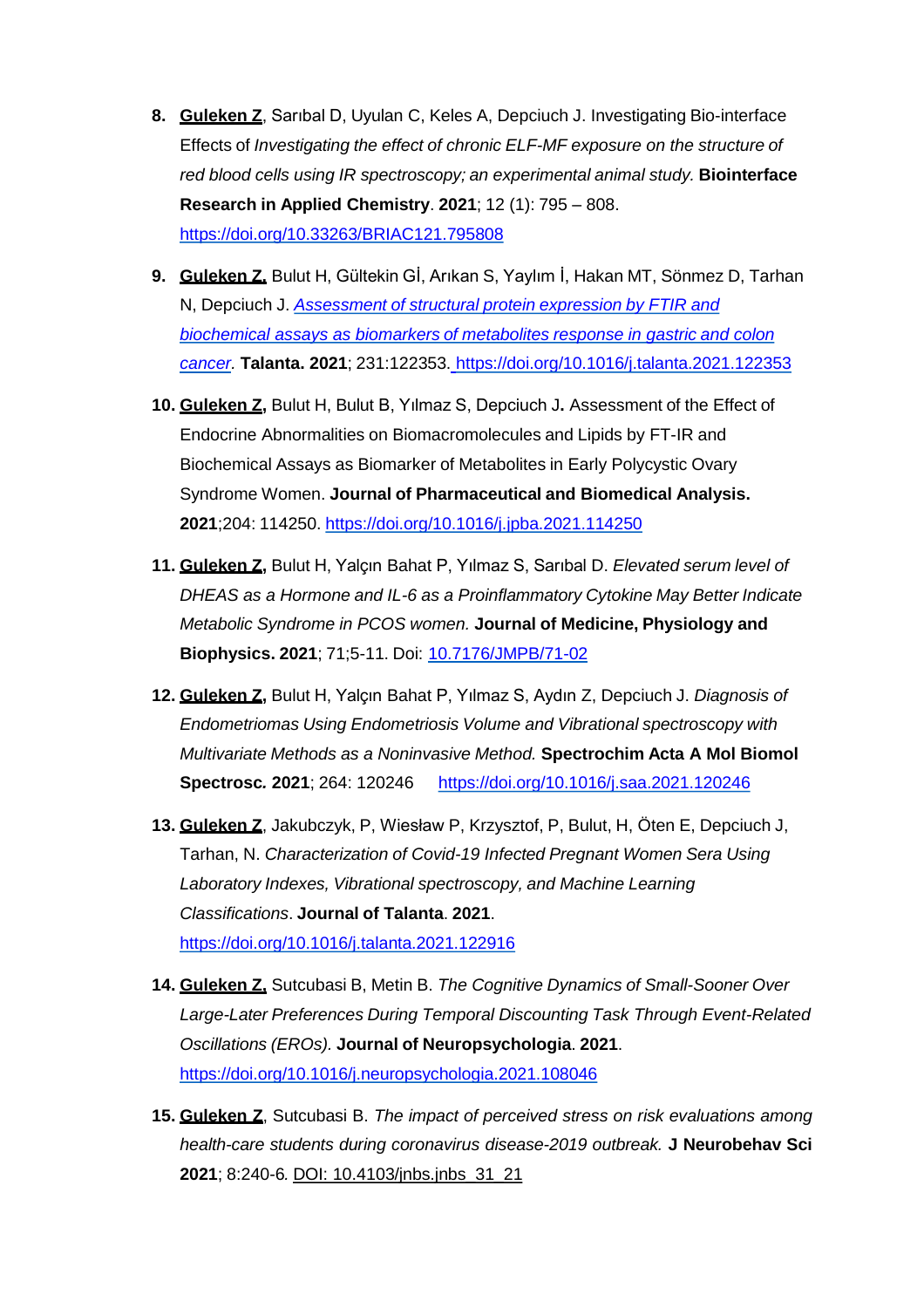- 16. DepciuchJ., Parlinska-Wojtan M, Serin KR, Bulut H., Ulukaya E, Tarhan N, **Guleken Z\*.** *Differential of Cholangiocarcinoma disease using Raman spectroscopy combined with multivariate analysis.* **Spectrochimica Acta Part A: Molecular and Biomolecular Spectroscopy***.* **2022; 121006**  <https://doi.org/10.1016/j.saa.2022.121006>
- **17. Guleken Z**, Maximenko Kula-M, Depciuch J, Kılıç MA, Sarıbal D. *Detection of the chemical changes in blood, liver and brain tissues caused by electromagnetic field exposure using Raman spectroscopy, biochemical assays combined with multivariate analyses***. Photodiagnosis and Photodynamic Therapy. 2022; 102779. <https://doi.org/10.1016/j.pdpdt.2022.102779>**
- **18. Guleken Z,** Bulut H, Bulut B, Wiesław P, Orzechowskaf B, Parlinska-Wojtan Magdalena, Depciuch J. *Identification of Polycystic Ovary Syndrome from Blood Serum Using Hormone Levels via Raman Spectroscopy and Multivariate Analysis.*  **Spectrochimica Acta Part A: Molecular and Biomolecular Spectroscopy. 2022; 121029. <https://doi.org/10.1016/j.saa.2022.121029>**
- 19. Bulut H, Tarhan N, Büyük M, Serin KR, Ulukaya E, Depciuch J, Parlinska-Wojtan M, **Guleken Z\*.** *Assessment of Oxidative stress effects in serum determined by FT-IR spectroscopy in Cholangiocarcinoma patients.* **Biointerface Research in Applied Chemistry.2022.**
- **20. Guleken Z**, Kanber EM, Depciuch J, Sarıbal D. *FTIR and of Clinically Valid Biochemical Parameters of the Blood After N-Butyl Cyanoacrylate Ablation Surgery.*  **Technology and Health Care. 2022.**
- 21. Jakubczyk P, Paja W, Pancerz K, Cebulski J, Depciuch J, Bulut H, Uzun Ö, Tarhan N, **Guleken Z \*.** Determination of idiopathic female infertility from infrared spectra of follicle fluid combined with gonadotrophin levels, multivariate analysis and machine learning methods. **2022**.
- 22. Depciuch J, Paja W, Pancerz K, Bulut H, Uzun Ö, Tarhan N, **Guleken Z\***  Determining markers of oxidative stress in follicular fluid of women with unexplained infertility by RAMAN. **2022.**
- **23. Guleken Z**, Bulut H, Büyük M, Serin KR, Ulukaya E, Tarhan N. Evaluation of Thiol/disulfide homeostasis in patients with Cholangiocarcinoma. **2022**

#### **Uluslararası Bilimsel Toplantılarda Sunulan ve Bildiri Kitabında Basılan Bildiriler**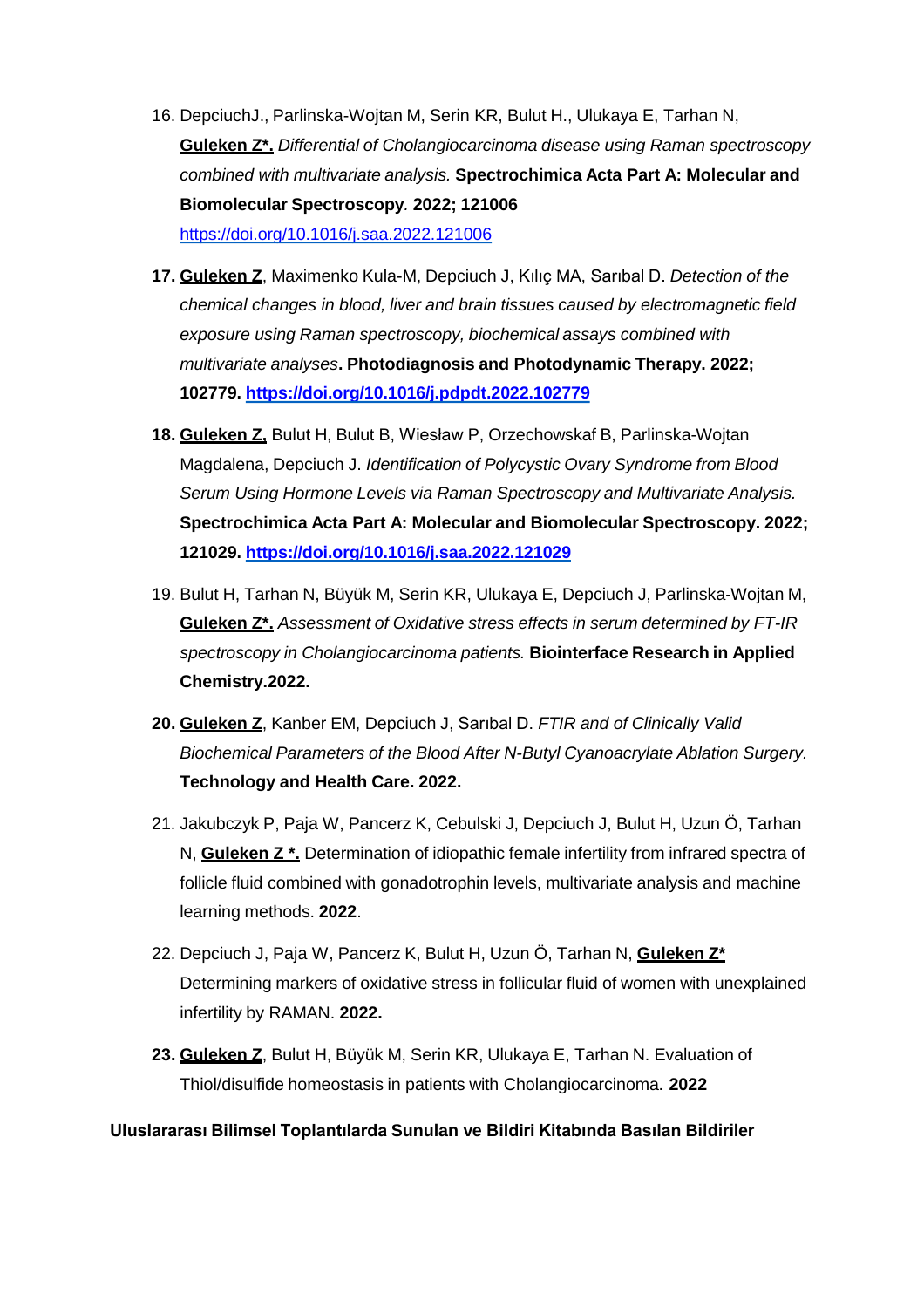- **1. Guleken Z**, Ozbeyli D, Acikel-Elmas M, Oktay S, Alev B,Sirvanci S,Veli Ovunc A, Kasimay Cakir O. The effect of estrogen receptor agonists on pancreatic duct ligation induced experimental acute pancreatitis model. **Proceedings of the Physiological Society London**; March (2014). C 55 86 p (sözlü sunum).
- 2. Kolgazi M, Kolbasi B, **Guleken Z**, Atsız A, Başıbüyük CS, Boz IB, Kuçukali B. Yegen BC. The Anti-inflammatory Effects of The Cholinergic Pathway on Pancreaticobiliary Duct Ligation-Induced Acute Pancreatitis in Rats, **18th International Microscopy Congress, Prague, Czech Republic**, 7-12 September (2014) (poster).
- **3. Guleken Z**, Eskikurt G, Karamürsel S. F160. Investigation of The Effects of Transcranial Direct Current Stimulation and Neurofeedback by Continuous Performance Test and Beck Inventories, 31st **International Congress of Clinical Neurophysiology (ICCN 2018), Washington, DC**. May 1 - 6, 2018 (poster sunumu).
- **4. Guleken Z,** Ünübol B, Toraman S, Kuruca SE*."Spectroscopic and Computer Based Analyze May Be a Tool for Early Dıagnose of Inflammatıon For Opıoıd Use Dısorder Patıents''***14th European Congress of EUROPAD, Grenoble, France,** May 29-31, 2020. Grenoble, France, November 29-31, 2021. (sözlü sunum).
- **5. Guleken Z.** The antioxidant capacity of nanofiber dressings loaded with AV and HPO on STZ induced diabetic rat wound model. **International Eurasian Conference on Biotechnology and Biochemistry** (BioTechBioChem 2020) / sözlü sunum.
- **6. Guleken Z.** Investigating the effect of chronic ELF-MF exposure on the structure of red blood cells using IR spectroscopy; an experimental animal study. **The 9th International Molecular Biology and Biotechnology Congress.** OP10. 2020-sözlü sunum.
- **7. Guleken Z.** Effect of Chronic Alcohol Abuse on the Spectroscopically Determined Blood Secondary Structure of Proteins and Lipid Balance. **International Congress of Future Medical Pioneers – (ICOFMEP** 2**021**) sözlü sunum.
- 8. Tekin MY, **Guleken Z.** Elit İzci Sporcuların Motor Hareket Kontrollerinde Emosyonel Yanıtlarının Rolünün Araştırılması. **Eskişehir Teknik Üniversitesi. Hareket ve Motor Kontrol Kongresi (21-24 Mayıs-2021)**, sözlü sunum.

## **Yazılan uluslararası kitaplar veya kitaplarda bölümler**

**1.** Current Physiological Histological Embryological Studies. *Bölüm adı:* Physiological effect of alcohol use disorder. AKADEMİSYEN KİTAPEVİ ISBN: 978-6257707 (77-86). 2021.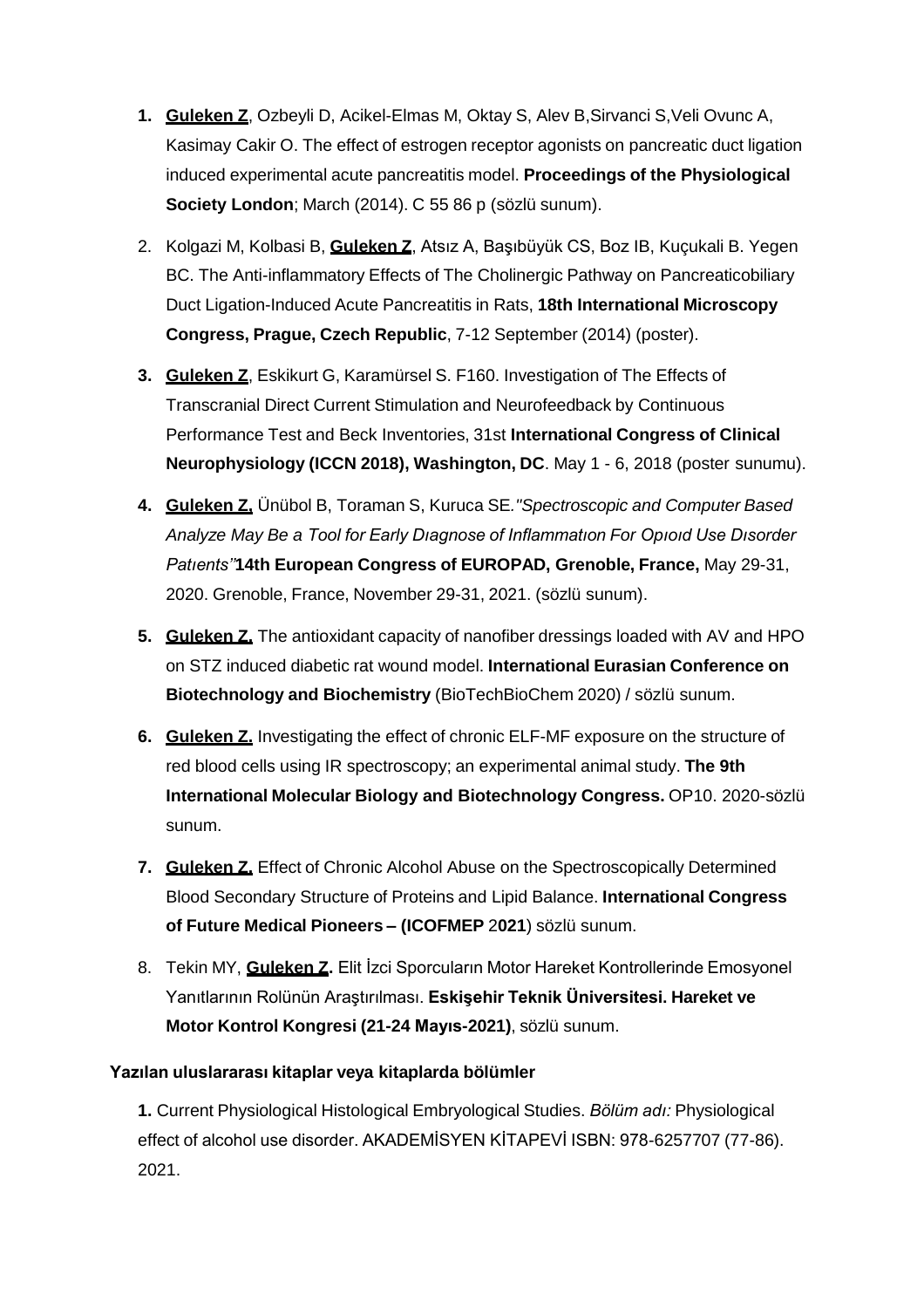## **Ulusal yayınevleri tarafından yayımlanmış kitap**

# **1. Güncel Farmakoloji: Fizyoloji Temelinde Hasta Odaklı Yaklaşım,** *Bölüm adı: Deri Fizyolojisi.* **GÜNEŞ KİTABEVİ /Basımda,2022.**

#### **Ulusal hakemli dergilerde yayınlanan makaleler**

- **1. Guleken Z.** Chronic low-frequency electromagnetic field exposure before and after neonatal life induces changes on blood oxidative parameters of rat offspring. **Annalls of Medical Research. 2021**;28(2):361-5. doi: 10.5455/annalsmedres.2020.08.876.
- 2. Kolgazi M, **Güleken Z**, Kolbaşi B, Başibüyük Cs, Ercan F, Yeğen B. Nikotinin Sıçan Pankreatit Modelindeki Hafifletici Etkisinde Vagusun Rolünün Araştırılması. **Acıbadem Üniversitesi Sağlık Bilimleri Dergisi. 2021**; 12 (2): 166 – 175. <https://doi.org/10.31067/acusaglik.849995>.
- 3. Huri Bulut, **Guleken Z.** Çuha Çiçeği Ve Sari Kantaron Yağlarinin Deneysel Otoimmun Ensefalomiyelit (Eae) Metodu İle Multiple Skleroz (Ms) Modeli Oluşturulmuş Farelerdeki Jak/Stat Sinyal Yolaklari Üzerine Etkisi. Ahi Evran Tıp Dergisi. (Kabul edildi)

#### **Ulusal bilimsel toplantılarda sunulan ve bildiri kitabında basılan bildiriler.**

- **1. Guleken Z,** Ozbeyli D, Acikel-Elmas M, Oktay S, Alev B, Sirvanci S,Veli Ovunc, A, Kasimay Cakir O. Pankreatikobiliyer Kanal Ligasyonuyla Oluşturulan Deneysel Akut Pankreatit Modelinde Östrojen Reseptör Agonistlerinin Rolü. 39. Ulusal Fizyoloji Kongresi (2013) Sözlü sunum Bildiri No:S14
- **2. Guleken Z**; Depciuch J; KULA-MAXİMENKO, M; Kılıç, MA; Sarıbal, D. Manyetik Alan Maruziyetinin Kan, Karaciğer ve Beyin Dokularında Meydana Getirdiği Kimyasal Değişikliklerin Raman Spektroskopisi ile İncelenmesi. 32.Ulusal Biyofizik Kongresi (2021). Sözlü sunum, Bildiri No: S28.